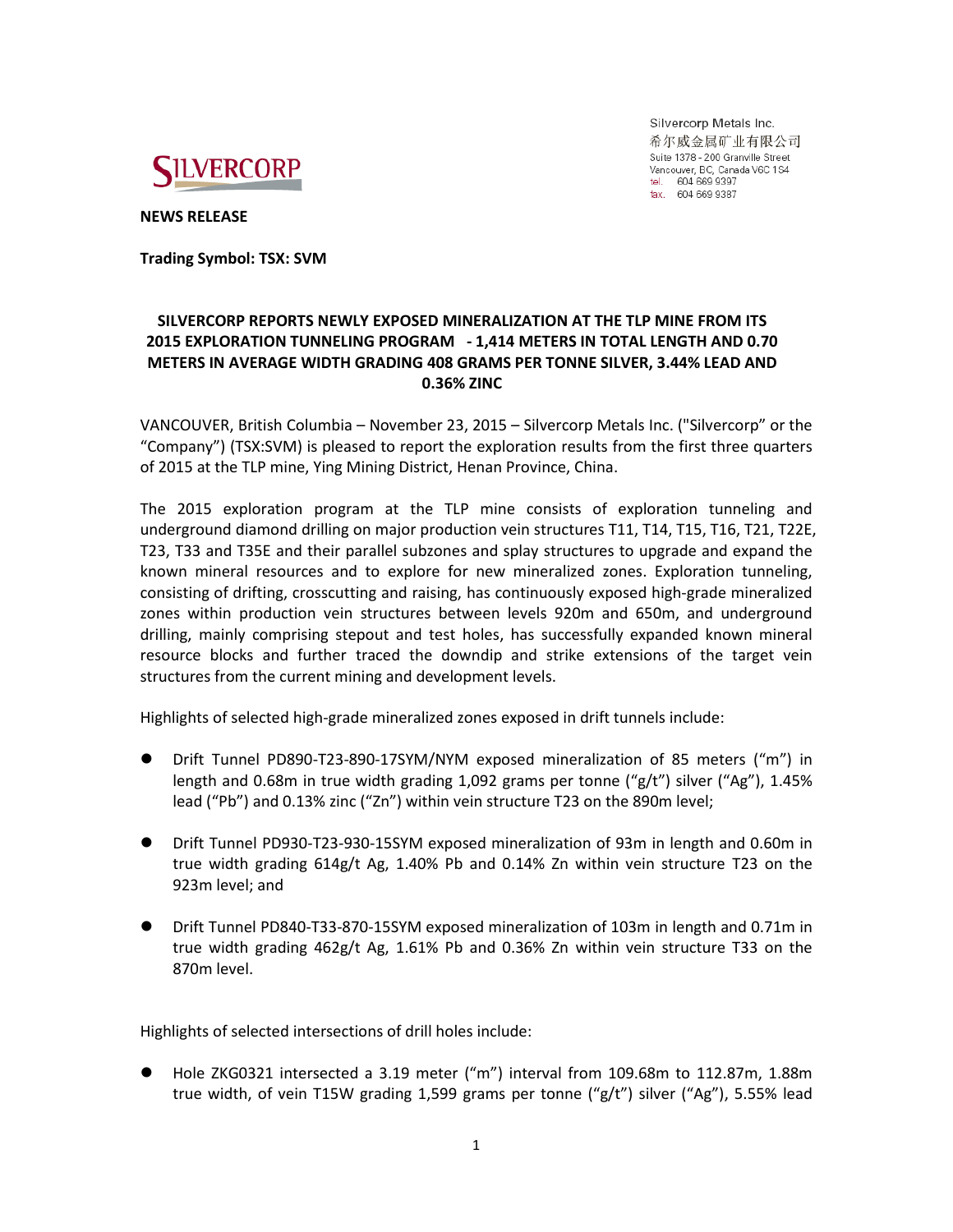("Pb") and 1.07% zinc ("Zn") at the 788m elevation, including a 0.85m interval, 0.50m true width, grading 5,937g/t Ag, 20.21% Pb and 3.78% Zn, and a 4.33m interval from 143.25m to 147.58m, 2.60m true width, of vein T15 grading 297g/t Ag, 1.08% Pb and 0.39% Zn at the 772m elevation.

A total of 9,380m of diamond drilling in 37 holes were completed with 2 underground rigs in the first three quarters of 2015. Drill stations were mainly located in underground workings on the present development and mining levels. Drill holes were drilled to test multiple vein structures between the 960m and 400m elevations. A total of 582 core samples were collected from intersections of altered and mineralized vein structures. As of September 30, the Company received assay results for 36 holes, including 5 holes drilled in late 2014. Assay results for 6 holes are pending. 25 of the 36 holes intersected one or multiple mineralized zones and other holes intersected target structures.

Exploration tunneling was conducted between the 990m and the 650m levels via access adits PD960, PD930, PD890, PD840, PD820, PD800 and PD730. A total of 6,287m of exploration tunneling, including 3,158m drift tunneling and 2,437m crosscut tunneling, was driven along and across major production vein structures, and 2,568 channel samples were collected. As of September 30, 2015, the on-going exploration tunneling program exposed a total of 1,414m mineralization, 0.70m in average width, grading 408g/t Ag, 3.44% Pb and 0.36% Zn. The exposed mineralization constitutes 45% of the completed 3,158m drift tunneling.

Tables 1 and 2 below list the assay results of some selected mineralized intersections in drill holes and mineralized zones exposed in drift tunnels.

| Hole ID        | From<br>(m) | To $(m)$ | Sample<br>Length<br>(m) | <b>True</b><br>Width<br>(m) | <b>Elevation</b><br>(m) | Ag<br>(g/t) | Pb<br>$(\%)$ | Zn<br>$(\%)$ | <b>Mineralized Vein</b> | <b>Remarks</b> |
|----------------|-------------|----------|-------------------------|-----------------------------|-------------------------|-------------|--------------|--------------|-------------------------|----------------|
| ZKT1531        | 9.29        | 9.92     | 0.63                    | 0.57                        | 837                     | 316         | 0.32         | 0.09         | T3E                     | Infill         |
|                | 44.57       | 45.57    | 1.00                    | 0.90                        | 828                     | 24          | 2.98         | 0.19         | T <sub>4</sub>          | Test           |
| ZKT2324        | 231.72      | 232.37   | 0.65                    | 0.47                        | 559                     | 16          | 2.68         | 0.05         | New vein, to be named   | Test           |
|                | 298.45      | 300.43   | 1.98                    | 1.45                        | 501                     | 114         | 1.03         | 2.38         | <b>T33E</b>             | Test           |
| ZKT2325        | 288.44      | 289.54   | 1.10                    | 0.64                        | 486                     | 591         | 0.31         | 0.88         | New vein, to be named   | Test           |
| ZKT1342        | 38.72       | 39.81    | 1.09                    | 1.05                        | 825                     | 49          | 3.69         | 1.63         | T <sub>4</sub>          | Test           |
| <b>ZKT1532</b> | 6.32        | 6.94     | 0.62                    | 0.57                        | 836                     | 377         | 1.13         | 0.28         | T3E                     | Infill         |
|                | 39.81       | 40.75    | 0.94                    | 0.86                        | 819                     | 117         | 0.97         | 0.23         | T <sub>4</sub>          | Stepout        |
|                | 335.93      | 336.56   | 0.63                    | 0.60                        | 667                     | 7           | 2.79         | 0.06         | <b>T35E</b>             | Test           |
| ZKT1533        | 39.74       | 40.53    | 0.79                    | 0.78                        | 812                     | 163         | 9.36         | 1.98         | T <sub>4</sub>          | Stepout        |
| <b>ZKT1131</b> | 252.45      | 253.01   | 0.56                    | 0.44                        | 754                     | 95          | 2.37         | 0.32         | T <sub>14</sub>         | Test           |
| <b>ZKT2524</b> | 44.72       | 45.21    | 0.49                    | 0.38                        | 737                     | 11          | 2.71         | 0.18         | New vein, to be named   | Test           |
| <b>ZKT2525</b> | 270.59      | 274.99   | 4.40                    | 2.92                        | 551                     | 79          | 2.52         | 0.45         | <b>T33E</b>             | Test           |
| ZKT1132        | 270.31      | 271.67   | 1.36                    | 0.91                        | 690                     | 108         | 0.57         | 0.06         | <b>T14W</b>             | Test           |
| ZKT2526        | 31.59       | 32.52    | 0.93                    | 0.65                        | 730                     | 18          | 4.95         | 0.06         | T33W3                   | Test           |
| ZKT2134        | 175.68      | 176.75   | 1.07                    | 0.90                        | 596                     | 11          | 2.86         | 0.09         | <b>T33W</b>             | Test           |
|                | 318.65      | 319.42   | 0.77                    | 0.57                        | 463                     | 232         | 3.80         | 2.26         | <b>T33E</b>             | Stepout        |

**Table 1: Selected drilling results from the TLP Mine in the first three quarters of 2015**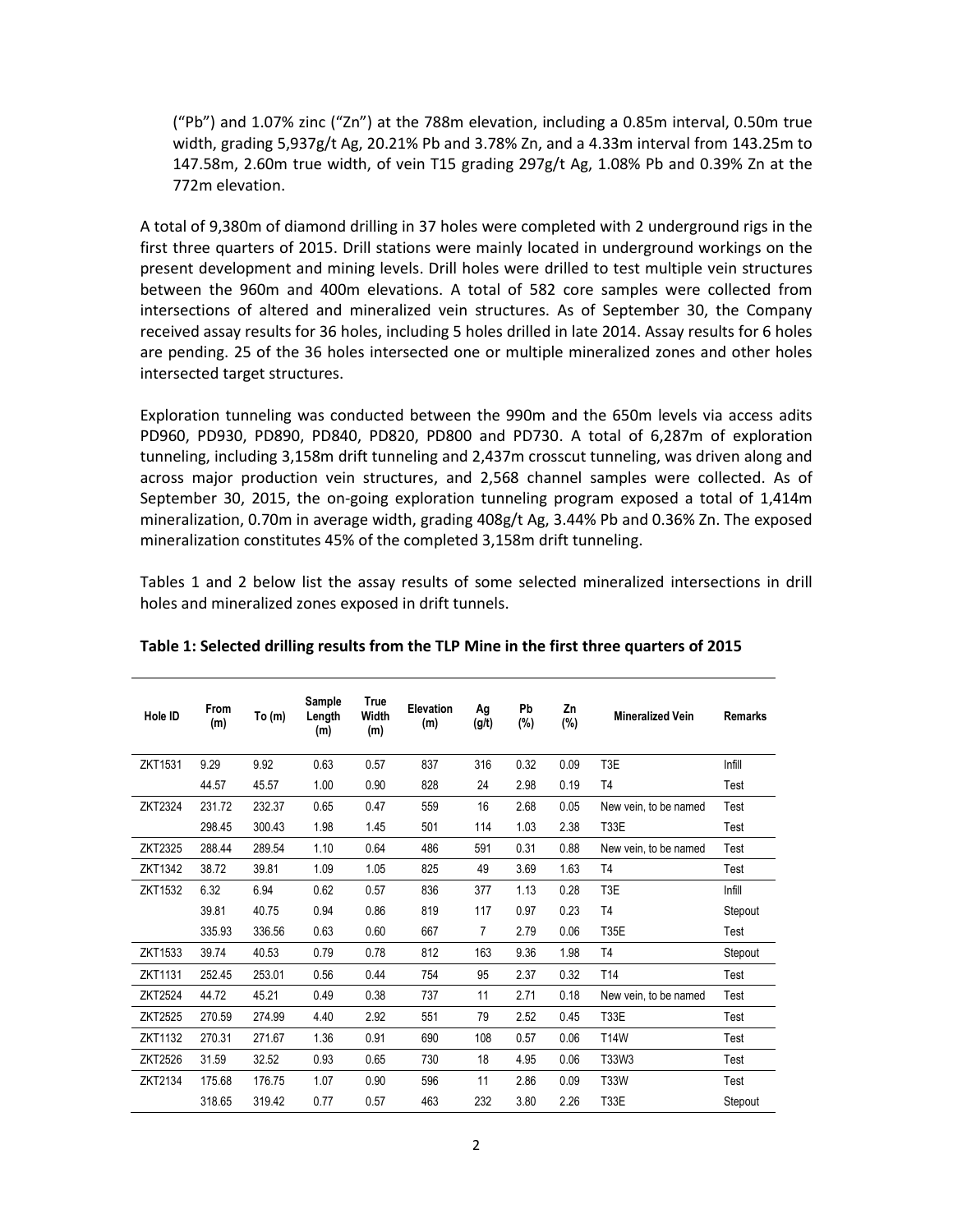| ZKG0132   | 145.88 | 147.51 | 1.63 | 0.50 | 717 | 341   | 2.05  | 0.25 | T <sub>15</sub>       | Test |
|-----------|--------|--------|------|------|-----|-------|-------|------|-----------------------|------|
| ZKG0031   | 96.12  | 96.90  | 0.78 | 0.75 | 792 | 117   | 3.12  | 0.27 | T <sub>15</sub>       | Test |
| ZKT2135   | 28.34  | 29.48  | 1.14 | 0.69 | 739 | 38    | 3.44  | 0.25 | T <sub>5</sub>        | Test |
|           | 221.45 | 223.32 | 1.87 | 1.28 | 631 | 18    | 4.64  | 0.16 | T14                   | Test |
| ZKG0321   | 109.68 | 112.87 | 3.19 | 1.88 | 788 | 1,599 | 5.55  | 1.07 | <b>T15W</b>           | Test |
| Including | 110.46 | 111.31 | 0.85 | 0.50 | 788 | 5,937 | 20.21 | 3.78 |                       |      |
|           | 143.25 | 147.58 | 4.33 | 2.60 | 772 | 297   | 1.08  | 0.39 | T15                   | Test |
| ZKT1941   | 63.75  | 64.30  | 0.55 | 0.55 | 815 | 332   | 0.25  | 1.07 | <b>T35E</b>           | Test |
|           | 136.41 | 137.68 | 1.27 | 1.27 | 788 | 146   | 3.16  | 0.25 | <b>T14E</b>           | Test |
| ZKT1942   | 146.70 | 147.64 | 0.94 | 0.86 | 727 | 154   | 8.87  | 0.10 | <b>T14E</b>           | Test |
| ZKT2137   | 293.00 | 293.57 | 0.57 | 0.52 | 520 | 109   | 14.23 | 0.01 | <b>T35E</b>           | Test |
| ZKT2141   | 77.33  | 77.93  | 0.60 | 0.39 | 801 | 155   | 0.28  | 0.71 | <b>T35E</b>           | Test |
| ZKX1751   | 249.95 | 250.38 | 0.43 | 0.41 | 860 | 420   | 0.39  | 0.03 | T <sub>3</sub>        | Test |
| ZKT1741   | 138.33 | 138.83 | 0.50 | 0.43 | 768 | 31    | 8.96  | 0.21 | <b>T14E</b>           | Test |
| ZKT1135   | 35.69  | 36.41  | 0.72 | 0.67 | 906 | 6     | 5.66  | 0.50 | <b>T5E1</b>           | Test |
|           | 86.72  | 88.67  | 1.95 | 1.01 | 882 | 267   | 1.06  | 0.16 | T <sub>21</sub>       | Test |
|           | 241.41 | 242.01 | 0.60 | 0.47 | 810 | 98    | 0.33  | 0.12 | <b>T17W</b>           | Test |
| ZKT1134   | 75.42  | 75.91  | 0.49 | 0.46 | 913 | 445   | 1.15  | 0.29 | New vein, to be named | Test |
| ZKT0923   | 37.90  | 38.60  | 0.70 | 0.65 | 911 | 331   | 0.73  | 0.13 | T5E1                  | Test |
|           | 93.00  | 93.91  | 0.91 | 0.59 | 893 | 25    | 7.04  | 0.12 | T <sub>21</sub>       | Test |

\*Infill: intersections within previous lower-category resource blocks for resource upgrade;

\*\*Stepout: intersections adjacent to existing resource blocks for resource expansion;

\*\*\*Test: intersections in open areas without known mineralized intersections nearby.

| <b>Drift Tunnel</b>         | <b>Target Vein</b> | Level<br>(m) | <b>Mineralization</b><br>Length (m) | Average<br>Width<br>(m) | Ag<br>g/t | Pb<br>(%) | Zn<br>$(\%)$ |
|-----------------------------|--------------------|--------------|-------------------------------------|-------------------------|-----------|-----------|--------------|
| PD930-TIW-930-3SYM          | T <sub>1</sub> W   | 930          | 20                                  | 0.40                    | 256       | 1.96      | 0.09         |
| PD890-T1W2-890-7SYM         | <b>T1W2</b>        | 890          | 40                                  | 0.64                    | 221       | 1.69      | 0.10         |
| PD840-T1W2-840-7NYM         | <b>T1W2</b>        | 840          | 94                                  | 0.46                    | 284       | 2.03      | 0.34         |
| PD730-T1W2-730-9SYM         | <b>T1W2</b>        | 730          | 30                                  | 0.64                    | 265       | 1.79      | 1.04         |
| PD800-T5-800-33SYM          | T <sub>5</sub>     | 800          | 30                                  | 0.84                    | 655       | 3.45      | 0.26         |
| PD820-T11-801-4SYM          | T <sub>11</sub>    | 799          | 40                                  | 0.66                    | 335       | 2.91      | 0.24         |
| PD820-T11-755-4NYM          | T <sub>11</sub>    | 755          | 35                                  | 1.49                    | 231       | 9.95      | 0.63         |
| PD820-T15-795-8NYM          | T15                | 795          | 35                                  | 1.10                    | 429       | 5.63      | 0.14         |
| PD820-T15-755-8SYM          | T <sub>15</sub>    | 755          | 20                                  | 0.50                    | 505       | 2.02      | 0.27         |
| PD820-T15W1-795-8NYM        | T15W1              | 795          | 30                                  | 0.71                    | 260       | 3.71      | 0.39         |
| PD820-T16E2-755-8NYM        | T16E2              | 755          | 25                                  | 0.60                    | 477       | 1.50      | 0.35         |
| PD800-T21-800-33NYM         | T <sub>21</sub>    | 800          | 20                                  | 1.30                    | 190       | 3.06      | 0.72         |
| PD800-T21-800-33SYM         | T <sub>21</sub>    | 800          | 140                                 | 0.83                    | 259       | 4.66      | 0.34         |
| PD730-T35-730-35SYM         | T <sub>21</sub>    | 730          | 23                                  | 0.63                    | 153       | 3.58      | 0.15         |
| PD890-T22-912-SYM(FZD)      | T <sub>22</sub>    | 912          | 30                                  | 0.60                    | 46        | 3.53      | 0.51         |
| PD930-T33W1branch-930-25SYM | <b>T22E</b>        | 930          | 25                                  | 0.52                    | 520       | 2.49      | 0.57         |

# **Table 2: Selected mineralized zones exposed by exploration tunneling at the TLP Mine in the first three quarters of 2015**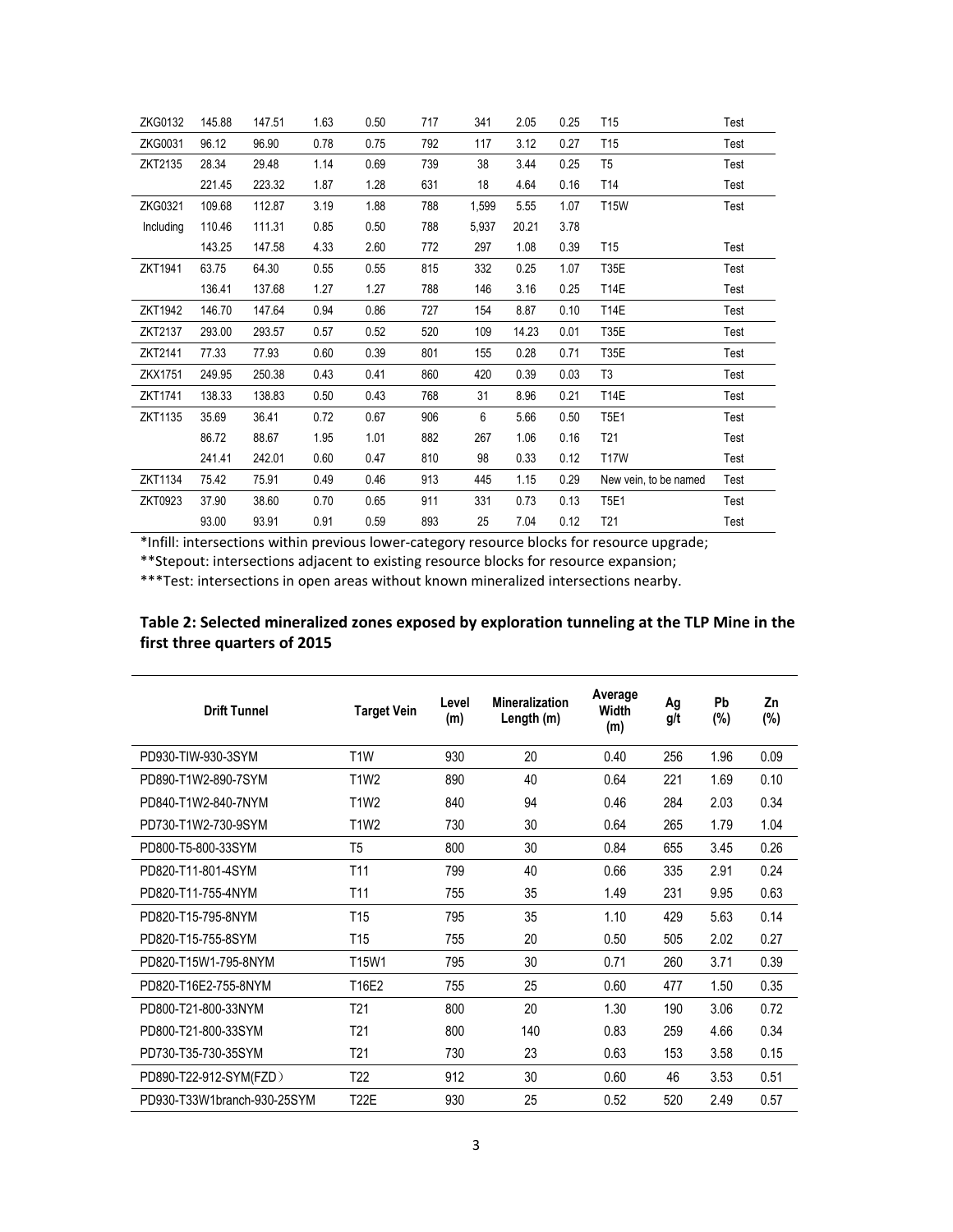| PD960-T23-960-15SYM      | T <sub>23</sub> | 960 | 65  | 0.63 | 226   | 1.16 | 0.13 |
|--------------------------|-----------------|-----|-----|------|-------|------|------|
| PD930-T23-930-15SYM      | T23             | 930 | 108 | 0.60 | 614   | 1.40 | 0.14 |
| PD890-T23-890-17SYM/NYM  | T23             | 890 | 85  | 0.68 | 1.092 | 1.45 | 0.13 |
| PD930-T28E2-930-4SYM     | T28E2           | 930 | 27  | 0.68 | 415   | 1.49 | 0.12 |
| PD890-T33E 支-890-5NYM    | T33             | 890 | 25  | 0.84 | 133   | 2.06 | 0.09 |
| PD890-T33-890-9SYM(LCK)  | T33             | 890 | 75  | 0.68 | 246   | 1.82 | 0.42 |
| PD840-T33-870-15SYM(FZD) | T33             | 870 | 103 | 0.71 | 462   | 1.61 | 0.36 |
| PD960-T33E-960-15SYM     | T33E1           | 960 | 20  | 0.90 | 91    | 0.85 | 0.13 |
| PD730-T33E1-650-15NYM    | T33E1           | 650 | 25  | 0.40 | 130   | 0.85 | 0.08 |
| PD840-T33W3 支-840-19NYM  | T33W3branch     | 840 | 70  | 0.51 | 284   | 2.39 | 0.74 |
| PD730-T35E-730-29NYM     | <b>T35E</b>     | 730 | 40  | 0.79 | 95    | 3.28 | 0.36 |
| PD730-T35E 支-730-29NYM   | T35E            | 730 | 27  | 1.09 | 229   | 5.98 | 0.93 |

#### **Quality Control**

Drill cores are NQ size. Drill core samples, limited by apparent mineralization contact or shear/alteration contact, were split into halves by saw cutting. The half cores are stored in the Company's core shacks for future reference and checking, and the other half core samples are shipped in security sealed bags to the Chengde Huakan 514 Geology and Minerals Testing and Research Institute in Chengde, Hebei Province, China, 226 km northeast of Beijing, and the Zhenzhou Nonferrous Exploration Institute Lab in Zhengzhou, Henan Province, China, and both labs are ISO9000 certified analytical lab. For analysis the sample is dried and crushed to minus 1mm and then split to a 200-300g subsample which is further pulverized to minus 200 mesh. Two subsamples are prepared from the pulverized sample. One is digested with aqua regia for gold analysis with AAS, and the other is digested with two-acids for analysis of silver, lead, zinc and copper with AAS.

Channel samples are collected along sample lines perpendicular to the mineralized vein structure in exploration tunnels. Spacing between sampling lines is typically 5m along strike. Both the mineralized vein and the altered wall rocks are cut with continuous chisel chipping. Sample length ranges from 0.2m to more than 1m, depending on the width of the mineralized vein and the mineralization type. Channel samples are prepared and assayed with AAS at Silvercorp's mine laboratory (Ying Lab) located at the mill complex in Luoning County, Henan Province, China. The Ying lab is officially accredited by the Quality and Technology Monitoring Bureau of Henan Province and is qualified to provide analytical service. The channel samples are dried, crushed and pulverized. A 200g sample of minus 160 mesh is prepared for assay. A duplicate sample of minus 1mm is made and kept at the laboratory archives. Gold is analysed by fire assay with AAS finish, and silver, lead, zinc and copper are assayed by two-acid digestion with AAS finish.

A routine quality assurance/quality control procedure is adopted at each lab to monitor the analytical quality at the lab. Certified reference materials (CRMs), pulp duplicates and blanks are inserted into each lab batch of samples. QA/QC data at the lab are attached to the assay certificates for each batch of samples.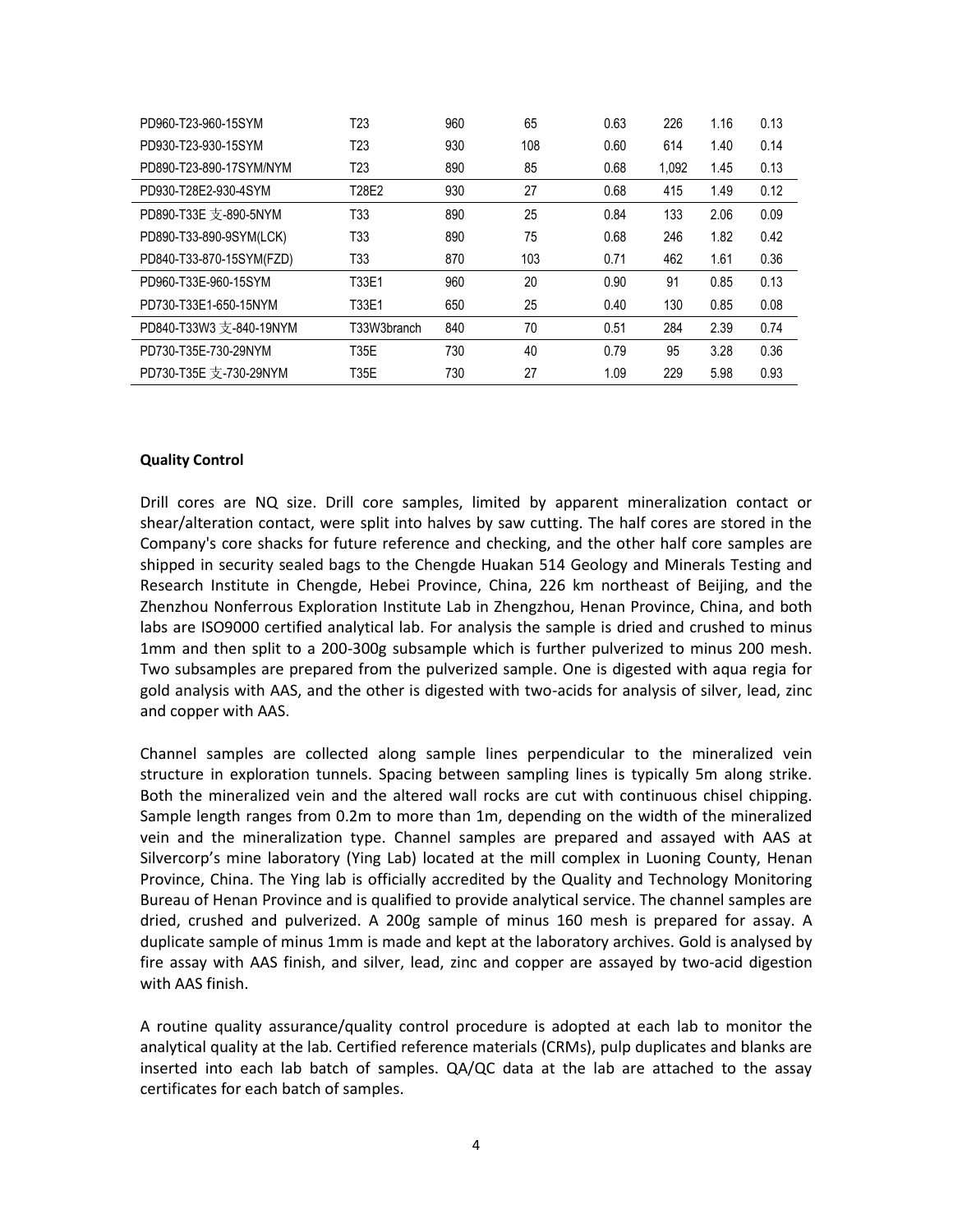The Company maintains its own comprehensive quality assurance and quality control program to ensure best practice in sample preparation and analysis of the exploration samples. Project geologists regularly insert CRM, field duplicates and blanks to each batch of core samples to monitor the sample preparation and analysis procedures at the labs. The analytical quality of the labs is further evaluated with external checks by sending about 3-5% of the pulp samples to higher level labs to check for lab bias.

Data from both the Company's and the labs' QA/QC programs are reviewed on a timely basis by project geologists.

Ruijin Jiang, P. Geo. reviewed the exploration data and prepared the scientific and technical information regarding exploration results contained herein. Alex Zhang, P. Geo, VP exploration of the Company, is the Qualified Person on the project as defined under National Instrument 43- 101 and he has verified and approved the contents of this news release.

### **About Silvercorp**

Silvercorp is a low-cost silver-producing Canadian mining company with multiple mines in China. The Company's vision is to deliver shareholder value by focusing on the acquisition of under developed projects with resource potential and the ability to grow organically. For more information, please visit our website at www.silvercorp.ca.

### **For further information**

Lorne Waldman Senior Vice President Silvercorp Metals Inc.

Phone: (604) 669-9397 Toll Free: 1(888) 224-1881 Email: investor@silvercorp.ca Website: www.silvercorpmetals.com

# **CAUTIONARY DISCLAIMER - FORWARD LOOKING STATEMENTS**

Certain of the statements and information in this press release constitute "forward-looking statements" within the meaning of the United States Private Securities Litigation Reform Act of 1995 and "forward-looking information" within the meaning of applicable Canadian provincial securities laws. Any statements or information that express or involve discussions with respect to predictions, expectations, beliefs, plans, projections, objectives, assumptions or future events or performance (often, but not always, using words or phrases such as "expects", "is expected", "anticipates", "believes", "plans", "projects", "estimates", "assumes", "intends", "strategies", "targets", "goals", "forecasts", "objectives", "budgets", "schedules", "potential" or variations thereof or stating that certain actions, events or results "may", "could", "would", "might" or "will" be taken, occur or be achieved, or the negative of any of these terms and similar expressions) are not statements of historical fact and may be forward-looking statements or information. Forward-looking statements or information relate to, among other things: the price of silver and other metals; the accuracy of mineral resource and mineral reserve estimates